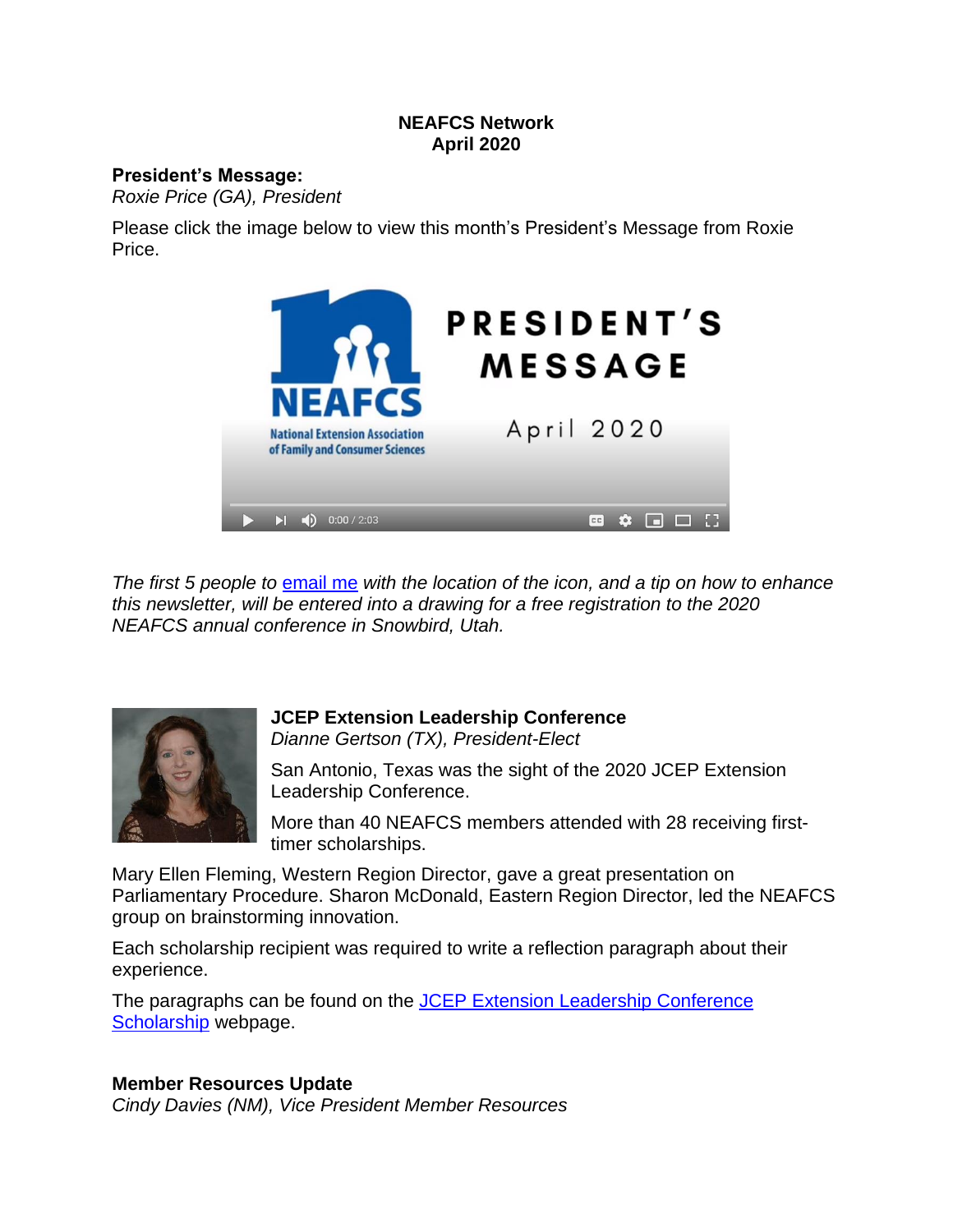Please click the image below to view this month's video message from our Vice President Member Resources, Cindy Davies.





## **NEAFCS Awards Are Being Judged**

*Julie Garden-Robinson (ND), Vice President for Awards and Recognition* 

I send my greetings to everyone. Our world drastically changed in 2020, and now our efforts throughout the nation are needed as much as, if not more than, ever.

We are making excellent progress on the 2020 awards process. We had 405 excellent state-winning applications, which advanced to

regional and national judging. We will inform the winners later this Spring after all the scores have been compiled. Be thinking about next year's awards program in case you did not have time to apply this year.

I would like to thank the 103 NEAFCS members who stepped up to judge, and especially, the 62 judges who were randomly chosen to serve as judges. I appreciate their time and diligent efforts on behalf of NEAFCS. We will look forward to celebrating with everyone at our 2020 conference!

Best wishes as we navigate our new world with innovative ideas to help people improve their lives and communities. If you have questions or comments, please share it with me via [email](mailto:Julie.garden-robinson@ndsu.edu) or [phone.](tel://701-231-7187/)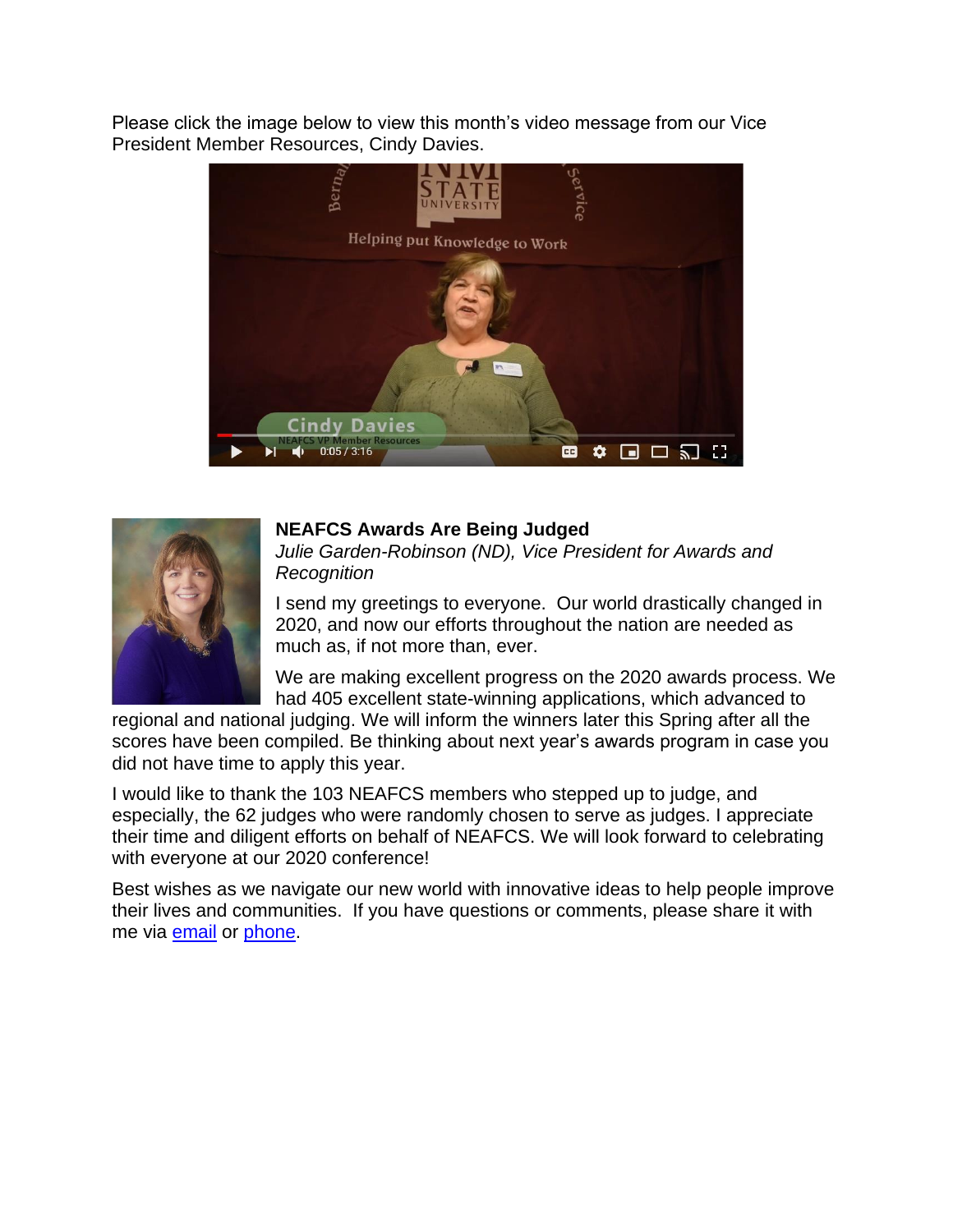

## **Public Affairs Update**

*Mary Liz Wright (IL), Vice President for Public Affairs*

Surreal, unprecedented, making history…how often have we used those words these past few days? At the risk of redundancy, I will repeat---despite our surreal work situations our Impact Statement reviewer/compilers/editors have done a marvelous job! The information that all of you submitted is a testament to the good work we all do---it is amazing the difference we have made in our world over the past year.

- Thanks again to our editors: Julie Buck, Karen Ensle, Sonya McDaniel, Rebecca Stackhouse, Brittany Martin, Daniel Remley, Julie Cascio, Lila Karki, and Glenda Hyde.
- Special thanks to Becca Stackhouse for turning our statements into marvelous infographics!
- We are not sure when or how the Impacts will be delivered to our legislators. Our thought is that we wait a bit due to their offices being focused on the pandemic. Rest assured, we will find a way to share our great news with them.
- Many of you joined the virtual PILD. Although this is a change to the typical event, this provided a great alternative. Thank you all for attending and we look forward to reading our scholarship recipient reflections in future editions of this newsletter.
- We just wrapped up Living Well Month promotions. I hope you saw the Facebook graphics the National Office created for us. We had several states share articles, posts, and other information. Thank you to those states! I hope that you all shared what you saw. Let's look toward next year with some new fresh ideas to make the Living Well month a nationwide event!

I hope you and your families are well.

## **Public Issues Leadership Development Conference (PILD)**

*Jackie Carattini (WI), NEAFCS PILD Representative*

Please click the image below to view a message by Jackie Carattini, your NEAFCS PILD Representative.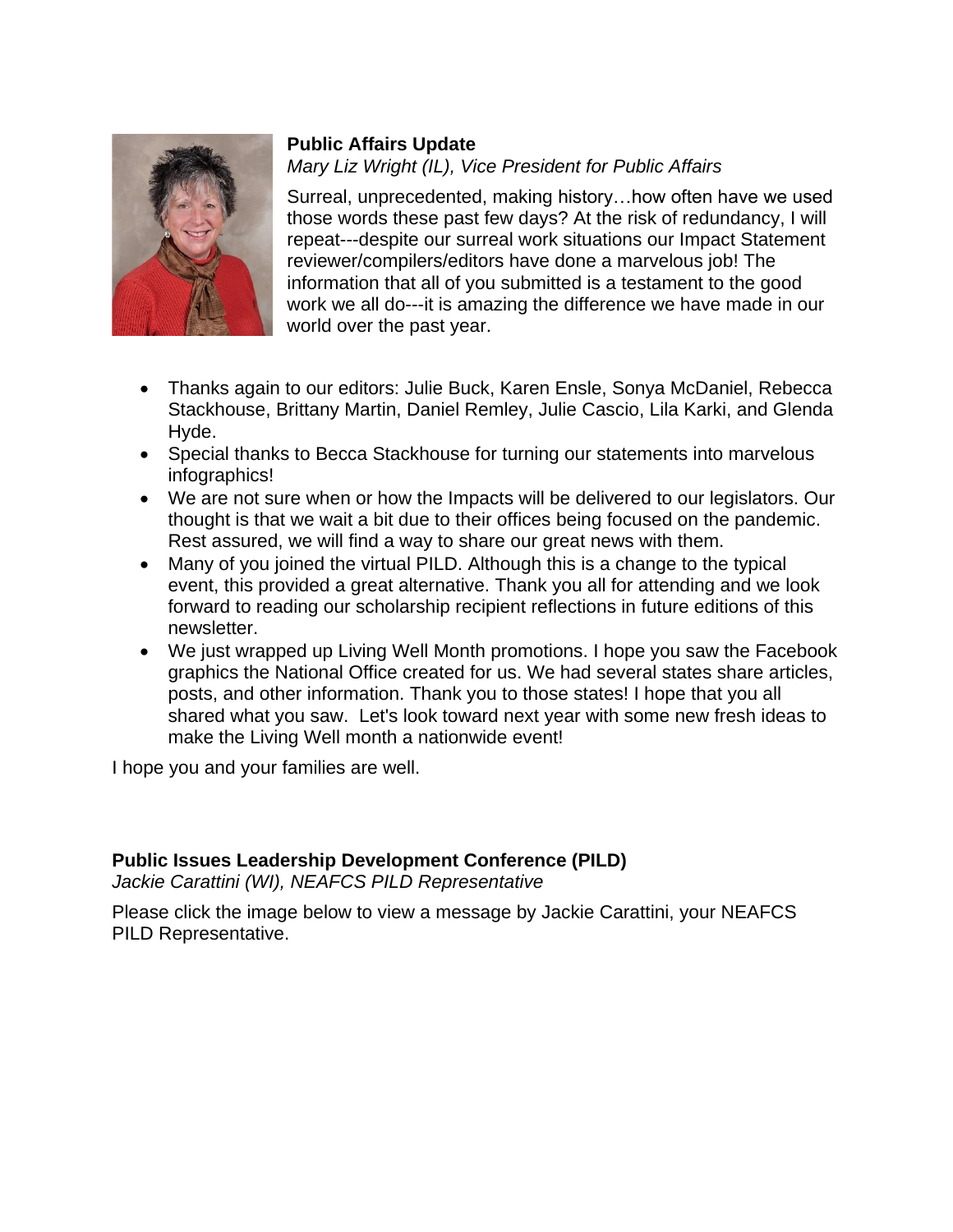



## **Exciting News and Opportunities with Journal of Extension (JOE)**

# *Dana Wright (WV), JOE Liaison*

Greetings, I hope that each of you and your loved ones are remaining well amid the COVID-19 pandemic. The Journal of Extension (JOE) has been very productive over the last few months. From implementing more efficient online publication features, to quickly transitioning our March face-to-face meeting to a virtual format following social distancing recommendations from the CDC the board has accomplished a lot.

One of the updates readers may have already noticed is that

the journal article template looks differently. Readers now have the benefit of the volume number, as well as article identifiers on the table of contents page of publications. These new features will provide the editorial committee insight into JOE impact factors. Readers will be pleased to know identifiers will be automatically applied to articles going back as far as February 2009, with older articles being gradually updated. Another change to be noted is the removal and replacement of the printable pdf option. Readers can now use a print plugin located at the top of each article for printing articles.

JOE has a reputation for publishing high-quality publications that affirm and improve our daily work as Extension professionals. Publications are selected by professionals who lend their time and expertise to serve as a reviewer. I am encouraging those of you with expertise in agriculture, dairy, health, financial resource management, and/or aging to please consider serving as a reviewer for JOE. Learn more about this professional development opportunity in the FAQ [How can I become a JOE reviewer?](https://www.joe.org/about-faqs.php#gq08)

The final update I would like to share with you is the addition of four positions under JOE's new editorial structure. To continue to accentuate scholarly and editorial strengths while also increasing the efficiency of the editorial process, the editorial committee is seeking candidates to fill the positions of editor-in-chief, senior editor,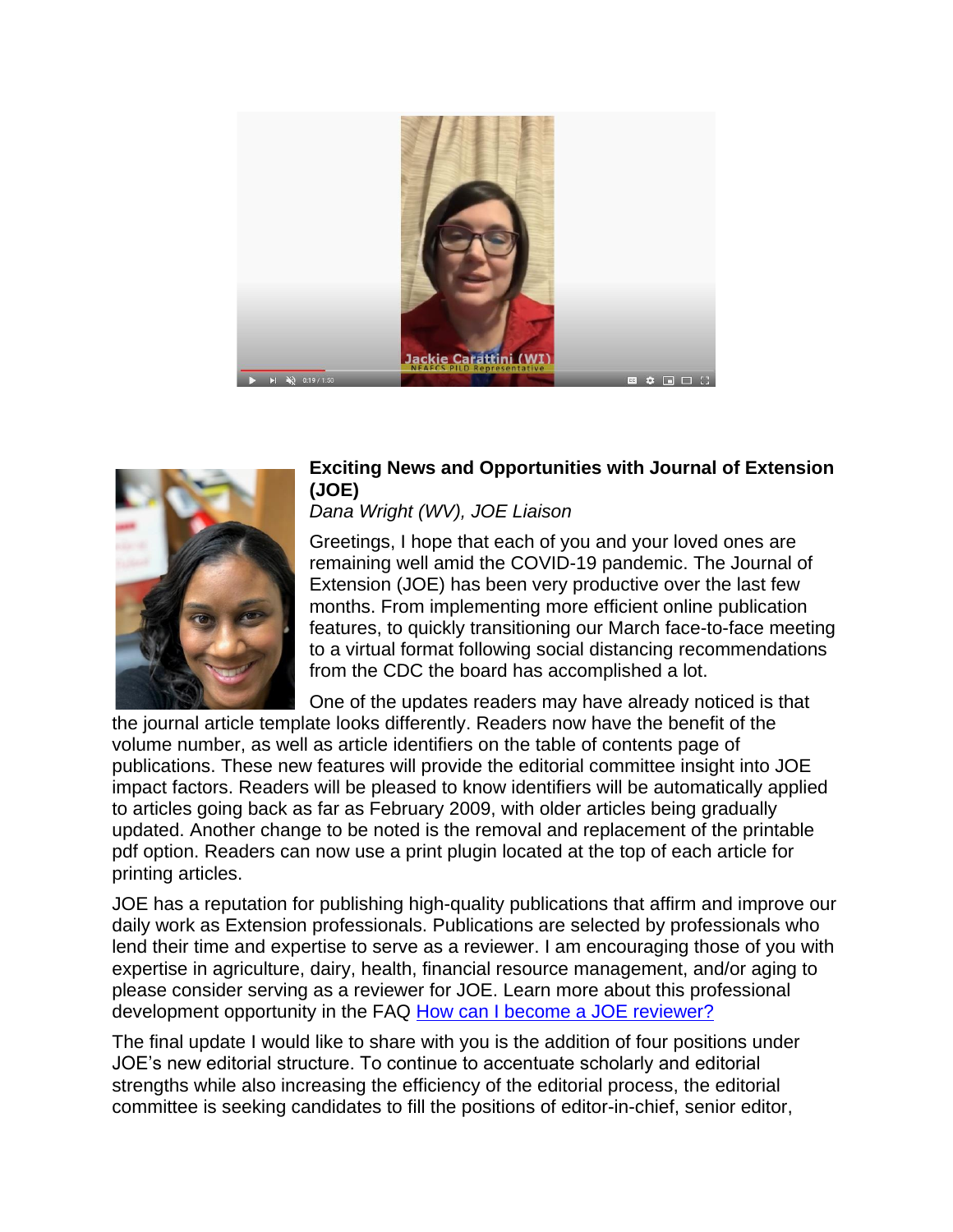associate senior editor, and associate editor. This is an excellent professional development opportunity for anyone who may be interested. Visit the [webpage](https://joe.org/editorial-positions.php) for more information on this rewarding activity.

COVID-19 is affecting our lives in ways both large and small. Use this time to focus on staying healthy and reconnecting with those most dear to you. I whole-heartedly believe that our NEAFCS family, as well as our communities, will get through these challenging times to see brighter days.



## **Five Fantastic Reasons to Attend 2020 Annual Session in Snowbird, Utah**

*Sheila Gains (CO), 2020 Annual Session Tri-liaison*

1. Educational Pre-Conferences – Workshop topics will include: activities and lesson plans to teach and promote home baking; strategies for entrepreneur success from a family known for their food, health and lifestyle blogs, videos and publishing; and more!

2. Inspirational Opening Session – Our keynote speaker will challenge and inspire you to live your life with purpose and elevate your happiness.

3. Meaningful Welcome Event – Visit with old friends and make new friends, all while tasting the best of Utah. Then lend your hand to complete a variety of humanitarian projects that will warm bodies and relieve suffering throughout the world.

- 4. Engaging In-depth Sessions Understand how to design an effective survey, see and experience the humanitarian work and mission of the LDS humanitarian and welfare centers in Salt Lake City. Tour a local quilt shop, discover if home freeze-drying is in your future or receive training to conduct a nationally acclaimed parenting education training. Visit the famous genealogy/family history library in Salt Lake City. And much, much more!
- 5. Absorbing Concurrent Sessions Learn from others' experiences! Discover new programs, delivery methods, evaluation strategies, and research projects worthy of replicating in your community.

## **Mental Health and the effects on African Americans**

*Terri Thompson (MS), NEAFCS Diversity Subcommittee Member*

There are many myths about depression and African Americans like: "*Why are you depressed? If our people could make it through slavery, we can make it through anything." "When a black woman has a mental disorder, the opinion is that she is weak. And weakness in black women is intolerable." "You should take your troubles to Jesus, not some stranger/psychiatrist."* (Depression in African Americans n.d.).

Black/African Americans of all ages are more likely to be victims of serious violent crime than are non-Hispanic whites, making them more likely to meet the diagnostic criteria for post-traumatic stress disorder (PTSD). Black/African Americans are also twice as likely as non-Hispanic whites to be diagnosed with schizophrenia. African Americans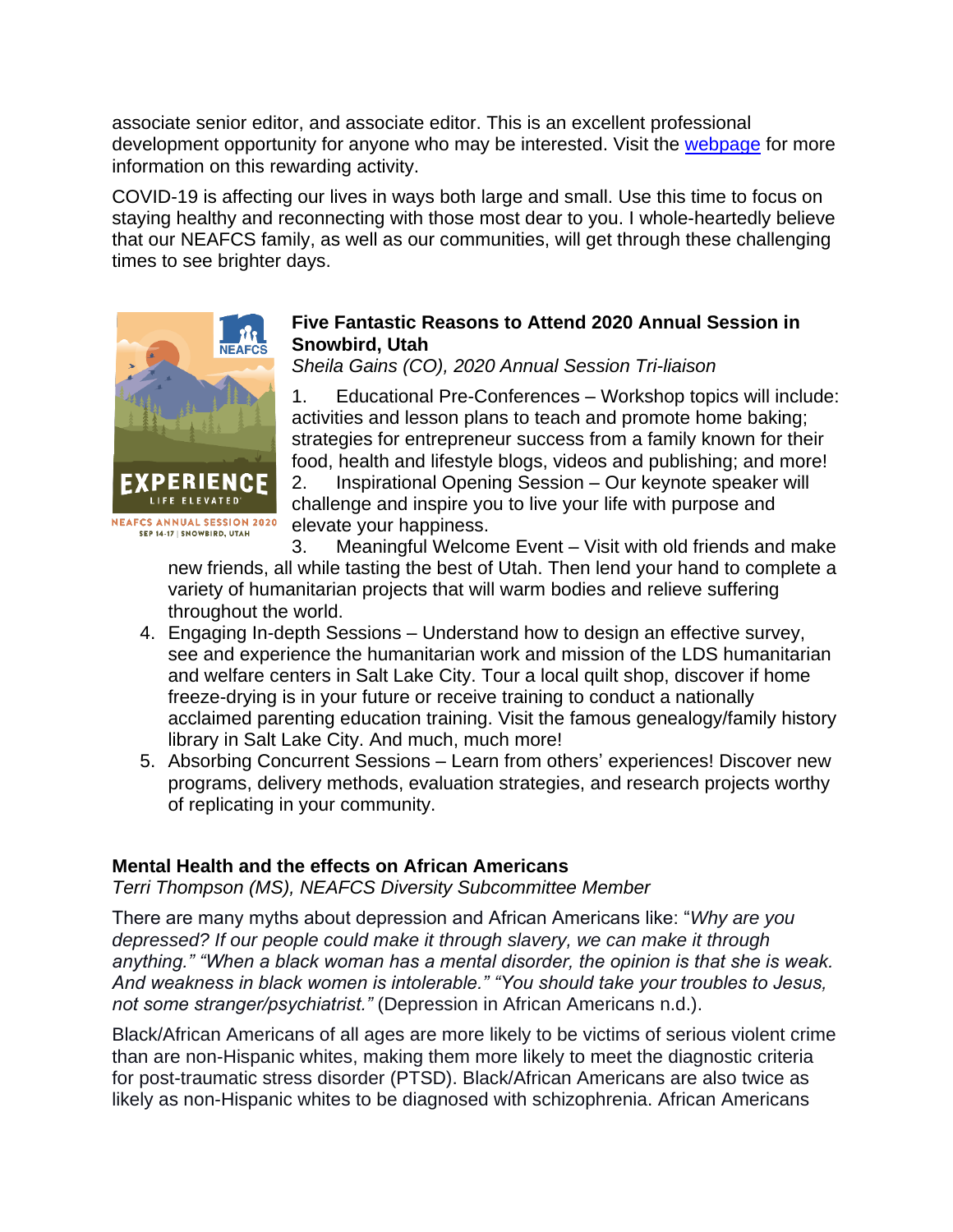are also not as forthcoming in receiving treatment for mental illness. (Black & African American Communities and Mental Health. n.d.).

Historical adversity, which includes slavery, sharecropping, and race-based exclusion from health, educational, social, and economic resources, translates into socioeconomic disparities experienced by African Americans today. Socioeconomic status, in turn, is linked to mental health: People who are impoverished, homeless, incarcerated, or have substance abuse problems are at higher risk for poor mental health. Despite progress made over the years, racism continues to have an impact on the mental health of Black/African Americans. Negative stereotypes and attitudes of rejection have decreased, but continue to occur with measurable, adverse consequences. Historical and contemporary instances of negative treatment have led to a mistrust of authorities, many of whom are not seen as having the best interests of Black/African Americans in mind. (Black & African American Communities and Mental Health. n.d.).

## *References:*

[Depression in African Americans. \(n.d.\).](https://www.mhanational.org/depression-african-americans) [Black & African American Communities and Mental Health. \(n.d.\).](https://www.mhanational.org/issues/black-african-american-communities-and-mental-health)

## **Eastern Region Update**

*Sharon McDonald (PA), Eastern Regional Director* 

Please click on the image below to view this month's message from Sharon McDonald.

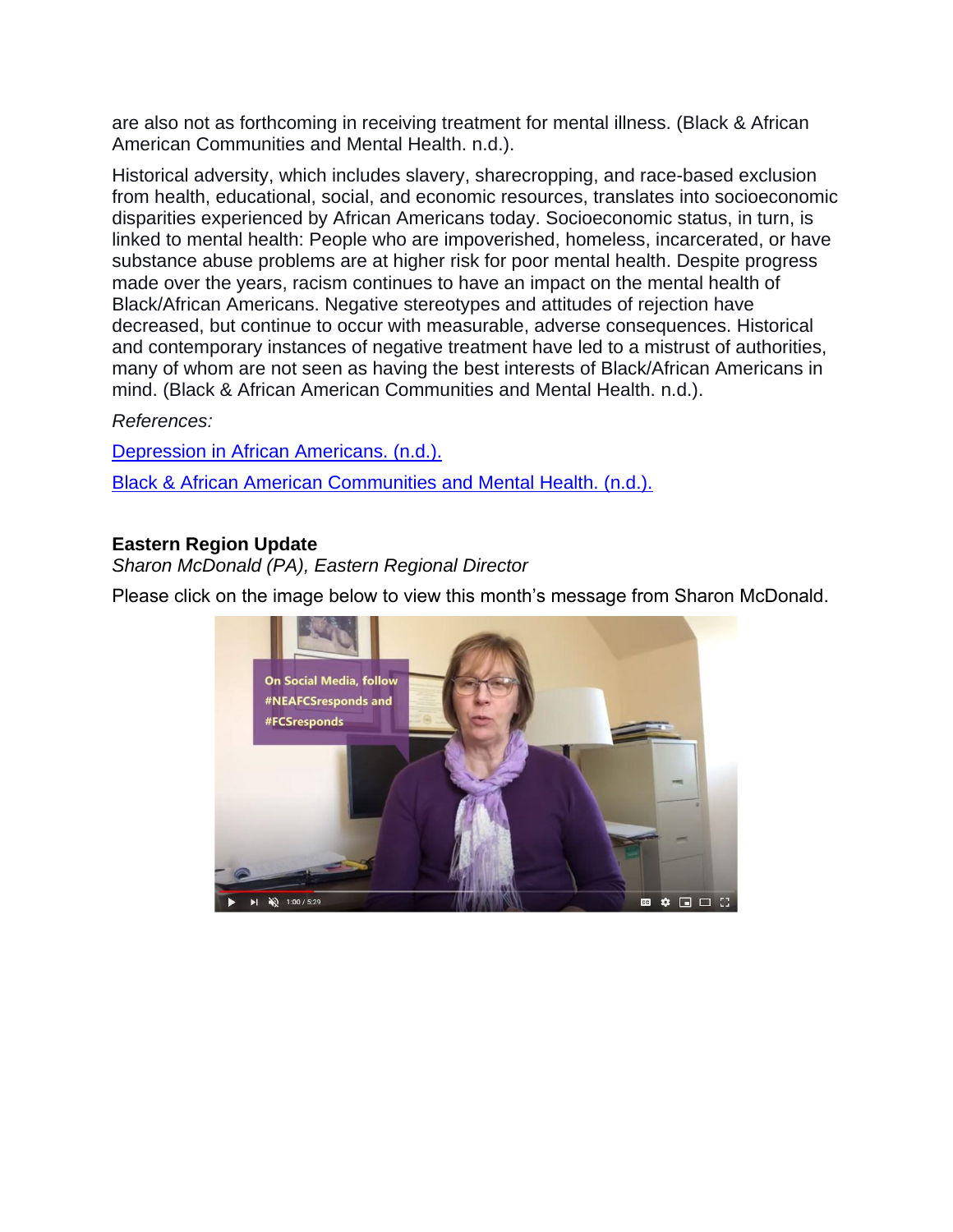

# **85th Anniversary – Kentucky Affiliate**

*Debby Mathews, (AL) 85th Anniversary Chairman*

Please enjoy reading these excerpts from Kentucky's report! With 109 members in this affiliate, they can spread out and get lots done quickly! Cheers to them on coordinating efforts throughout Kentucky to spread the news about NEAFCS.

In Kentucky, each district chose a non-profit organization in which to work. Each district interpreted the work differently, but as a group, we achieved the goal of widespread impact across all 120 counties.

- Green River Area agents worked with a local Salvation Army to stock shelves and organize donations.
- Lake Cumberland Area members supported the Lake Cumberland Children's Advocacy Center during their day of service on July 10<sup>th</sup>. Our members donated \$85.00 to the Center along with items (in quantities of 85+) to be shared on medical days such as snacks and hygiene products, coloring pages/books and crayons for use in therapy sessions, and paper for creating resource packets for families. Agents met with Center staff to discuss needs and ways that their partnership could be strengthened including additional outreach throughout the year and training for our communities conducted by Advocacy Center staff.
- The Northern Kentucky agents worked at Master Provisions in Florence, Kentucky. Master Provisions is a faith-led organization that collects surplus resources (mainly food and clothing) and distributes to people in need.
- The Purchase Area agents worked with the Merryman House, the regional Domestic Violence Shelter in Paducah, Kentucky. Agents worked to learn more about the shelter as well as ways the two groups might work together in the future to encourage saving, building, and changing lives of survivors of domestic violence.
- The Pennyrile agents visited Sanctuary, the regional Domestic Violence Shelter in Hopkinsville, Kentucky, Agents set up a rotating schedule of programming for shelter clients and their children. Participants were able to take classes on relationships, basic sewing, cooking, budgeting and more. While Moms were taking classes, the children were able to take part in Stories, Songs, and Stretches as well as nutrition and germ-busting lessons. The day ended with agents and participants working together to make dinner for those living in the shelter.
- KEAFCS purchased 85+ jars of peanut butter and donated them to the Big Blue Pantry. Big Blue Pantry is a campus base food bank that is open to all University of Kentucky students.
- The Licking River Area Agents met earlier this month and decided to send \$85 to the NEAFCS Endowment fund in honor of Debra Cotterill's years of service to the organization.

How did your affiliate use the NEAFCS history/archives information on our website? Which resources did you use?